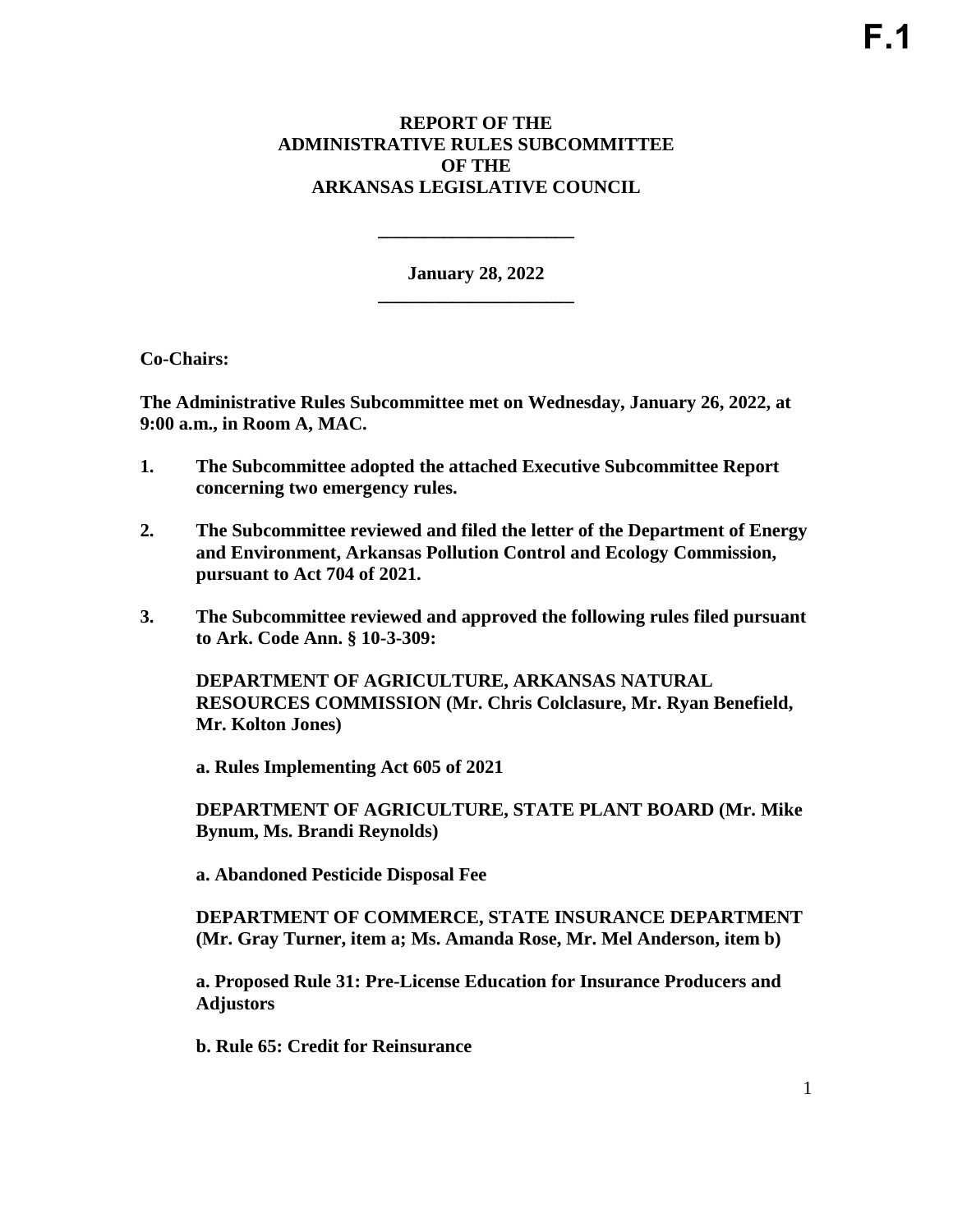## **DEPARTMENT OF COMMERCE, DIVISION OF WORKFORCE SERVICES (Mr. Derwin Taylor, Ms. Tammy Richardson)**

**a. Amendment to Transitional Employment Assistance (TEA)/Work Pays Policy**

**ARKANSAS ETHICS COMMISSION (Ms. Jill Barham, Mr. Drew Blankenship)**

**a. Rules on Political Committees**

**b. Rules on Campaign Finance & Disclosure**

**DEPARTMENT OF FINANCE AND ADMINISTRATION, ALCOHOLIC BEVERAGE CONTROL DIVISION (Ms. Doralee Chandler, Mr. Michael Lewis)**

**a. Prohibited Activities; Grounds for Cancellation, Suspension, Revocation, or Placing of Monetary Fine Against Any Permit (Title 1, Subtitle G, Rule 1.79(27))**

**b. Microbrewery-Restaurant Delivery (Title 2, Subtitle H, Rule 2.58.1)**

**c. Small Brewery Delivery (Title 2, Subtitle H, Rule 2.65.1)**

**d. Hard Cider Manufacturing Delivery (Title 2, Subtitle J, Rule 2.83.1)**

**e. To Go and Delivery (Title 3, Subtitle F, Rules 3.20 – 3.28)**

**f. Manufacturer to Sell Only to Wholesalers; Exception for Small Farm Wine and Brandy (Title 2, Subtitle C, Rule 2.12)**

**g. Disposition of Distiller or Liquor Manufacturer Products (Title 2, Subtitle K, Rule 2.85)**

**h. Retailer to Purchase Only from Permitted Wholesaler (Title 3, Subtitle C, Rule 3.7)**

**i. Subtitle G – Excursion Train Permits (Title 3, Subtitle G, Rule 3.29 – 3.34)**

**j. Definitions: Mead (Title 2, Subtitle B, Rule 2.10.3)**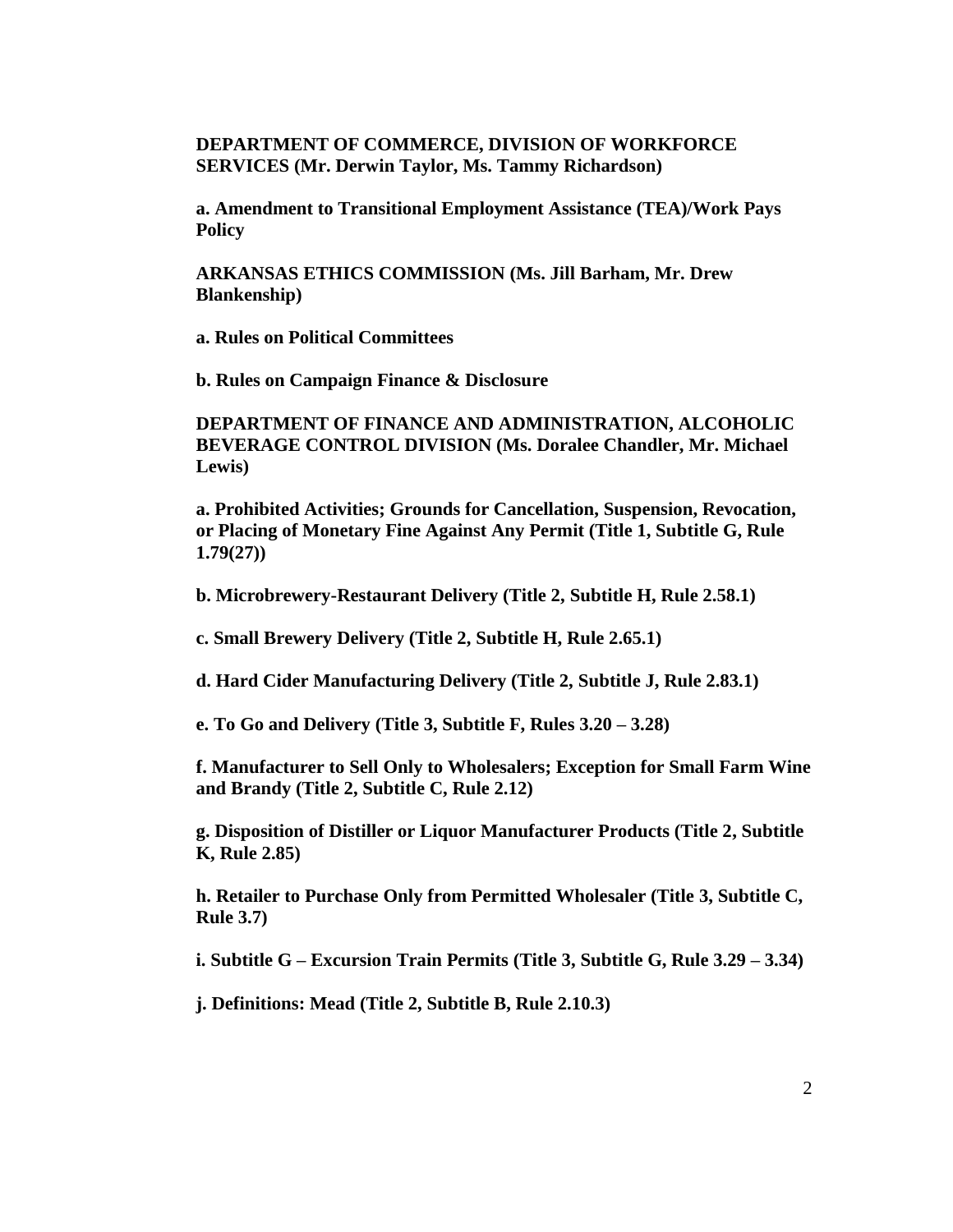**k. Section 2.75 Direct Shipment of Vinous Liquor or Mead to Arkansas Residents (Title 2, Subtitle B, Rule 2.75)**

**l. Advertising for a Microbrewery-Restaurant Private Club (Title 5, Subtitle H, Rule 5.90)**

**m. Advertising for a Microbrewery-Restaurant Private Club in a Dry Area (Title 5, Subtitle H, Rule 5.91)**

**n. Types of Permits for Which Application May Be Made (Title 1, Subtitle C, Rule 1.19(39))**

**DEPARTMENT OF HEALTH, ARKANSAS STATE BOARD OF ACUPUNCTURE AND RELATED TECHNIQUES (Mr. Russell Burns, Mr. Matt Gilmore)**

**a. State Board of Acupuncture & Related Techniques Rule**

**DEPARTMENT OF HEALTH, ARKANSAS STATE BOARD OF ATHLETIC TRAINING (Mr. Russell Burns, Mr. Matt Gilmore)**

**a. State Board of Athletic Training Rule**

**DEPARTMENT OF HEALTH, ARKANSAS BOARD OF EXAMINERS IN COUNSELING (Ms. Lenora Erickson, Mr. Matt Gilmore)**

**a. Rules of the Arkansas Board of Examiners in Counseling**

**DEPARTMENT OF HEALTH, ARKANSAS BOARD OF DISPENSING OPTICIANS (Ms. Jerry Himes, Mr. Matt Gilmore)**

**a. Arkansas Board of Dispensing Opticians Rules**

**DEPARTMENT OF HEALTH, ARKANSAS BOARD OF HEARING INSTRUMENT DISPENSERS (Ms. Stephanie Pratt, Mr. Matt Gilmore)**

**a. State Board of Hearing Instrument Dispensers Rule**

**DEPARTMENT OF HEALTH, ARKANSAS STATE BOARD OF NURSING (Ms. Sue Tedford, Mr. David Dawson, Mr. Matt Gilmore)**

**a. Chapter One – General Provisions**

**b. Chapter Five – Delegation**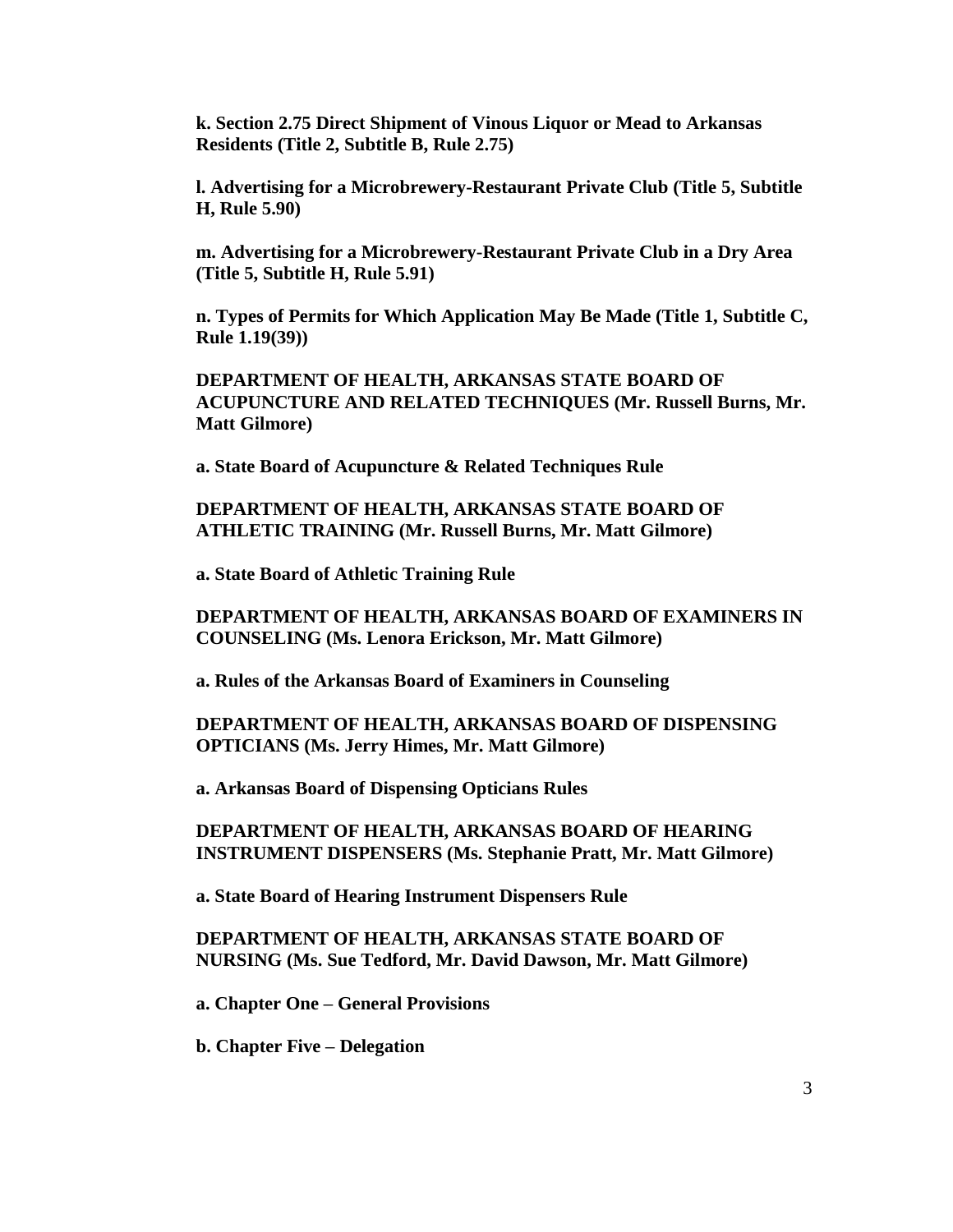**c. Chapter Six – Standards for Nursing Education Programs**

**d. Chapter Seven – Rules of Procedure**

**DEPARTMENT OF HEALTH, ARKANSAS STATE BOARD OF PHARMACY (Mr. John Kirtley, Mr. Luke Daniel)**

**a. Rule 1 – General Operations**

**b. Rule 5 – Long-Term Care Facilities**

**c. Rule 9 – Pharmaceutical Care/Patient Counseling**

**DEPARTMENT OF HUMAN SERVICES, DIVISION OF MEDICAL SERVICES (Mr. Mark White, Ms. Elizabeth Pittman)**

**a. COVID-19 Vaccinations for Home-Bound Medicaid Clients**

**DEPARTMENT OF LABOR AND LICENSING, DIVISION OF OCCUPATIONAL AND PROFESSIONAL LICENSING BOARDS AND COMMISSIONS, ARKANSAS STATE BOARD OF ARCHITECTS, LANDSCAPE ARCHITECTS, AND INTERIOR DESIGNERS (Ms. Shana Bryant, Mr. Miles Morgan)**

**a. Administrative Rules**

- **4. The Subcommittee filed the January monthly written agency updates pursuant to Act 595 of 2021.**
- **5. The Subcommittee approved the following agency requests to be excluded from Act 595 reporting requirements:**

**DEPARTMENT OF COMMERCE, ARKANSAS ECONOMIC DEVELOPMENT COMMISSION (Act 594) (Mr. Jim Hudson)**

**DEPARTMENT OF HUMAN SERVICES (Act 1017) (Mr. Mark White)**

**6. The Subcommittee reviewed and approved the following rule filed pursuant to Ark. Code Ann. § 10-3-309 upon suspension of its Subcommittee Rules:**

**DEPARTMENT OF COMMERCE, ARKANSAS ECONOMIC DEVELOPMENT COMMISSION (Mr. Jim Hudson)**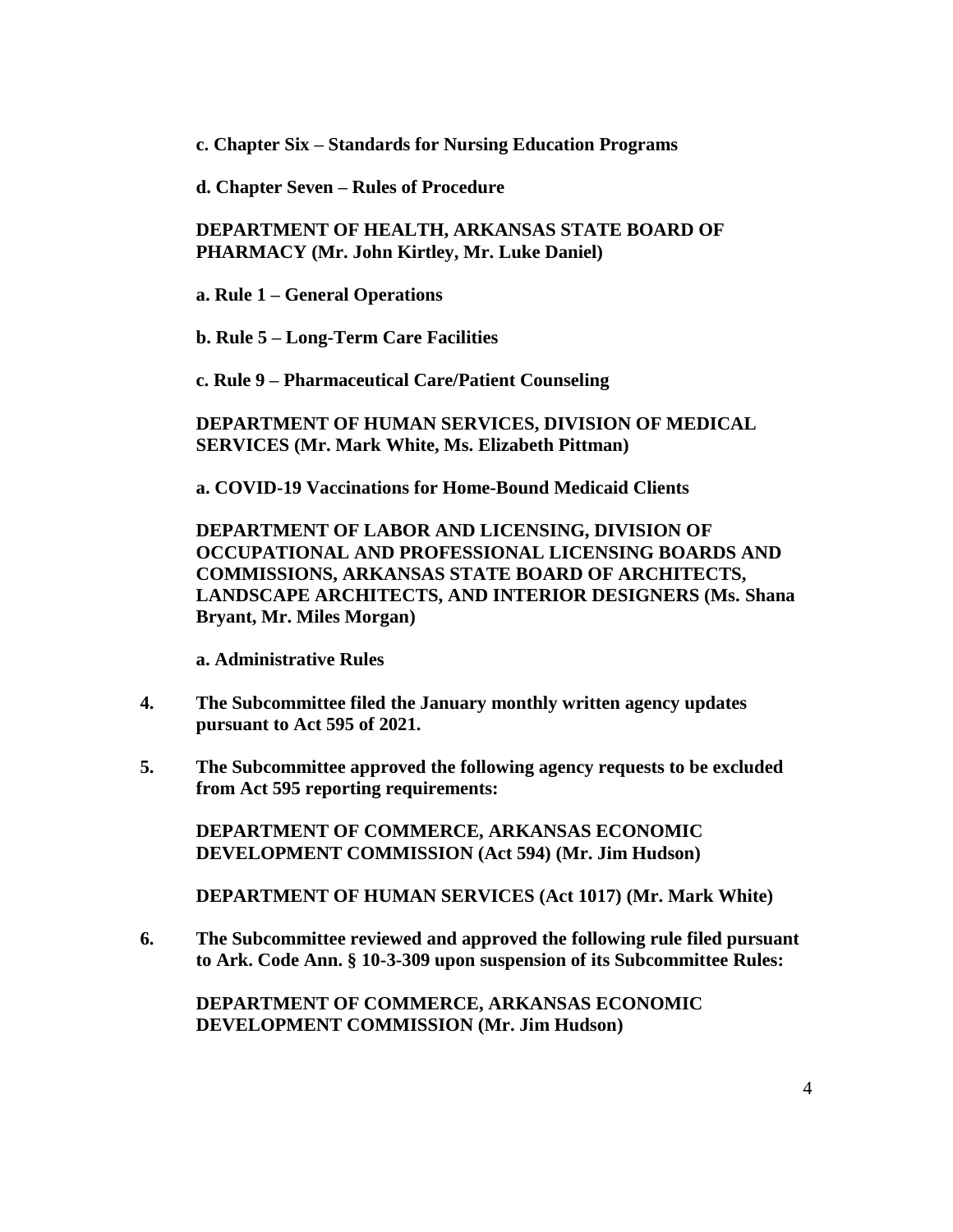- **a. Arkansas Rural Connect Broadband Grant Program Rule**
- **7. The Subcommittee reviewed the following rules recommending an expedited process for occupational licensure pursuant to Ark. Code Ann. § 17-4-109, as amended by Act 135 of 2021:**

**DEPARTMENT OF LABOR AND LICENSING, DIVISION OF OCCUPATIONAL & PROFESSIONAL LICENSING BOARDS AND COMMISSIONS, ARKANSAS FIRE PROTECTION LICENSING BOARD (Ms. Patricia White, Mr. Miles Morgan, Mr. Mitch Bloom)**

**a. Rules for Sprinkler Systems**

**b. Rules for Portable/Fixed Systems**

**8. Prior to the meeting, the following rules were pulled from consideration at the request of the agency:**

**DEPARTMENT OF FINANCE AND ADMINISTRATION, ARKANSAS RACING COMMISSION**

**a. CGR Rule 4 Operation of Gaming Establishments**

**b. CGR Rule 6 Accounting Regulations**

- **c. CGR Rule 20 Race Books and Sports Pools**
- **d. CGR Rule 22 Off-Track Pari-Mutuel Wagering**
- **e. CGR Rule 24 Off-Track Pari-Mutuel Horse Race Account Wagers**

**Respectfully submitted,**

**Senator Kim Hammer, Co-Chair**

**Representative Les Eaves, Co-Chair**